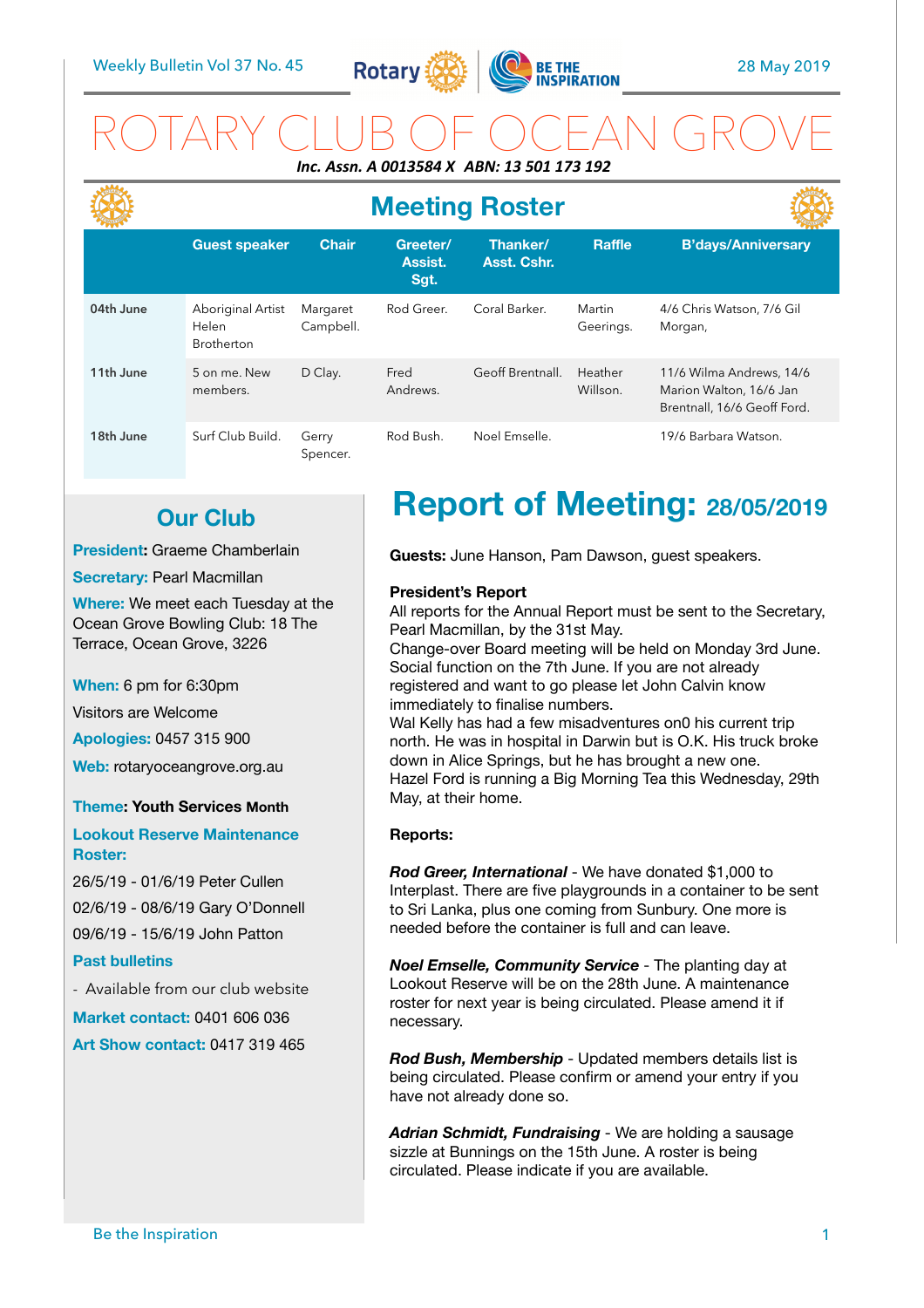### Members: Coming Events:

8/9 Jun Queenscliff Bricks Point Lonsdale Primary School

### Saying of the week .....

One advantage of talking to yourself is that you know at least somebody's listening.

## Humour ……

My friend thinks he is smart. He told me an onion is the only food that makes you cry, so I threw a coconut at his face.

### Links ……

[Rotary International:](https://www.rotary.org) [www.rotary.org](http://www.rotary.org)

[Rotary District 9780](http://rotary9780.org): [www.rotary9780.org](http://www.rotary9780.org)  [Footy Tipping](http://www.footytips.com.au) [www.footytips.com.au](http://www.footytips.com.au)

## Please remember:

• APOLOGIES ARE NECESSARY! IF YOU ARE UNABLE TO ATTEND A MEETING. THOSE WHO DO NOT CONFORM WILL BE SENT A BILL, AS THE CLUB HAS TO PAY IF NO APOLOGY IS REGISTERED.

*Alex McGee, Footy Tipping* - James, son of Coral, won this week with 8 winners. Graeme Chamberlain is still leading from Geoff Chandler. The leader after round 12 in two weeks time will get the interim prize.



**Guest Speakers: June Hanson and Pam Dawson, Volunteer House Building in Cambodia.** 

Pam and June met while teaching at Clifton Hills Primary School. They have had two sessions volunteering with Volunteer Building Cambodia (VBC) which they became aware

of through social media. VBC aims to improve the living conditions of rural Cambodians. After the Pol Pot regime, Cambodia was left denuded of skills and infrastructure. While significant amounts of foreign aid have come in including from Australia, most has gone to the major cities. VBC was set up by Sinn Meang in 2014 to develop facilities in rural areas. They currently have a staff of 17 and have built 255 houses plus numerous toilets and water wells. They also have a community centre (school) where they teach English to rural Cambodians. It has a computer room and workshops to train builders. They are always looking for teachers to come and help.

Volunteers need to raise \$US3,000 (\$A4,200 approx.) to cover the cost of one house and then come over to help with the construction. Some of this money also goes to help support the community centre, teachers, and the trained building staff. They raised their first tranche of money on Facebook in 2017 and took four people over for the build. In January 2019, they raised a second tranche of money sufficient to build two houses and took 17 volunteers across. A house takes four days to build using a combination of volunteers and local villagers supported by a few trained Cambodian builders/foremen. Volunteers do not need special skills to be involved. Volunteers only work in the mornings and so have time for sightseeing, relaxing and socialising. The Cambodian villagers however work all day.

The building process involves first putting in stumps which are topped with a leaf and some money to signify longevity and good fortune. Then three large frames are built and raised. As women volunteers, they measured and sawed floor boards helped and trained by the Cambodian foremen. Each house is well above the ground and consists of one large room 5 metres by 4 metres with a wall down the middle. One part can be securely locked. The donated money also provides furniture, household chattels and fittings for the house and may include other items such as a bike or solar panel for electricity if needed. The finished house belongs to the recipient family. These families are among the poorest in the village and are selected by referral from social workers, the village chief or a government department. Each family is researched and assessed before being selected. They are also monitored on an ongoing basis.